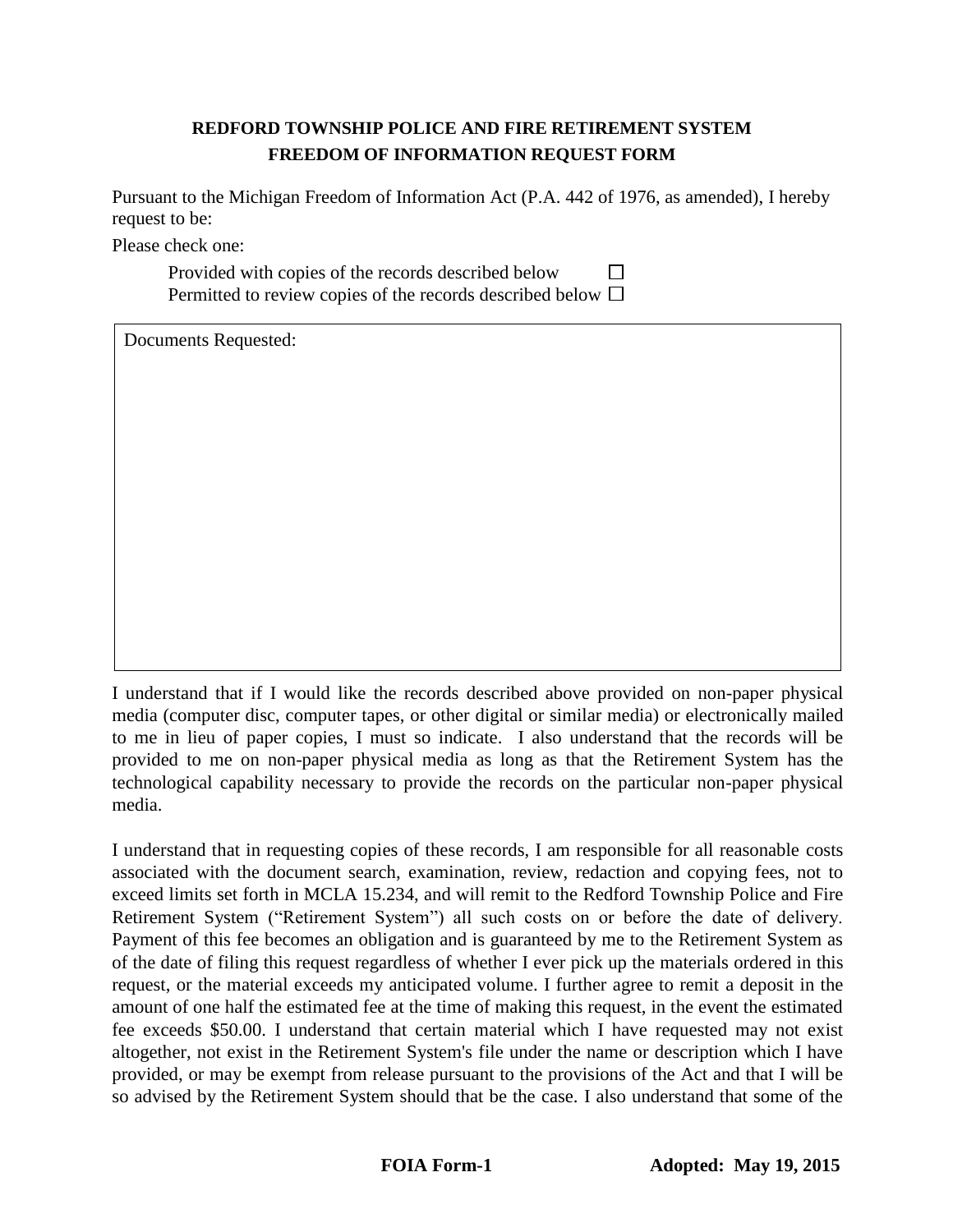documents (or portion thereof), which I have requested may contain information or other material which is exempt from release and may therefore be deleted.

I understand the Retirement System must respond to my request within five (5) business days after my request is received and that because of the nature of my request or the volume of documents requested, additional time may be required to locate and copy the materials. Accordingly, pursuant to Section 5(2)(d) of the P.A. 442 of 1976 (MCL 15.234), if requested to do so, I agree to an extension of ten (10) additional business days to produce the documents.

I understand that the records requested shall be furnished without charge for the first \$20.00 if I provide an affidavit and declare that I am indigent or represent a non-profit organization operating under PL 106-402 as specified in Section 4(2) of P.A. 442 of 1976, as amended.

Pursuant to Section 4(4) of the P.A. 442 of 1976 (MCL 15.234), the Retirement System maintains a summary of its policy, procedures and guidelines for FOIA requests on the Redford Township's website at: www.redfordtwp.com

| Signature:  |                                                                                                                       |
|-------------|-----------------------------------------------------------------------------------------------------------------------|
| Print Name: | <u> 1980 - Jan Barbara, margaretar amerikan basar dan berasal dalam basa dan berasal dan berasal dalam berasal da</u> |
| Date:       |                                                                                                                       |
| Address:    |                                                                                                                       |
| Telephone:  | <u> 1980 - Johann Barn, amerikansk politiker (d. 1980)</u>                                                            |
|             |                                                                                                                       |
|             | Redford Township Police and Fire Retirement System<br>Attn.: Retirement System Administrator/Recording Secretary      |

15145 Beech Daly Road Redford, Michigan 48239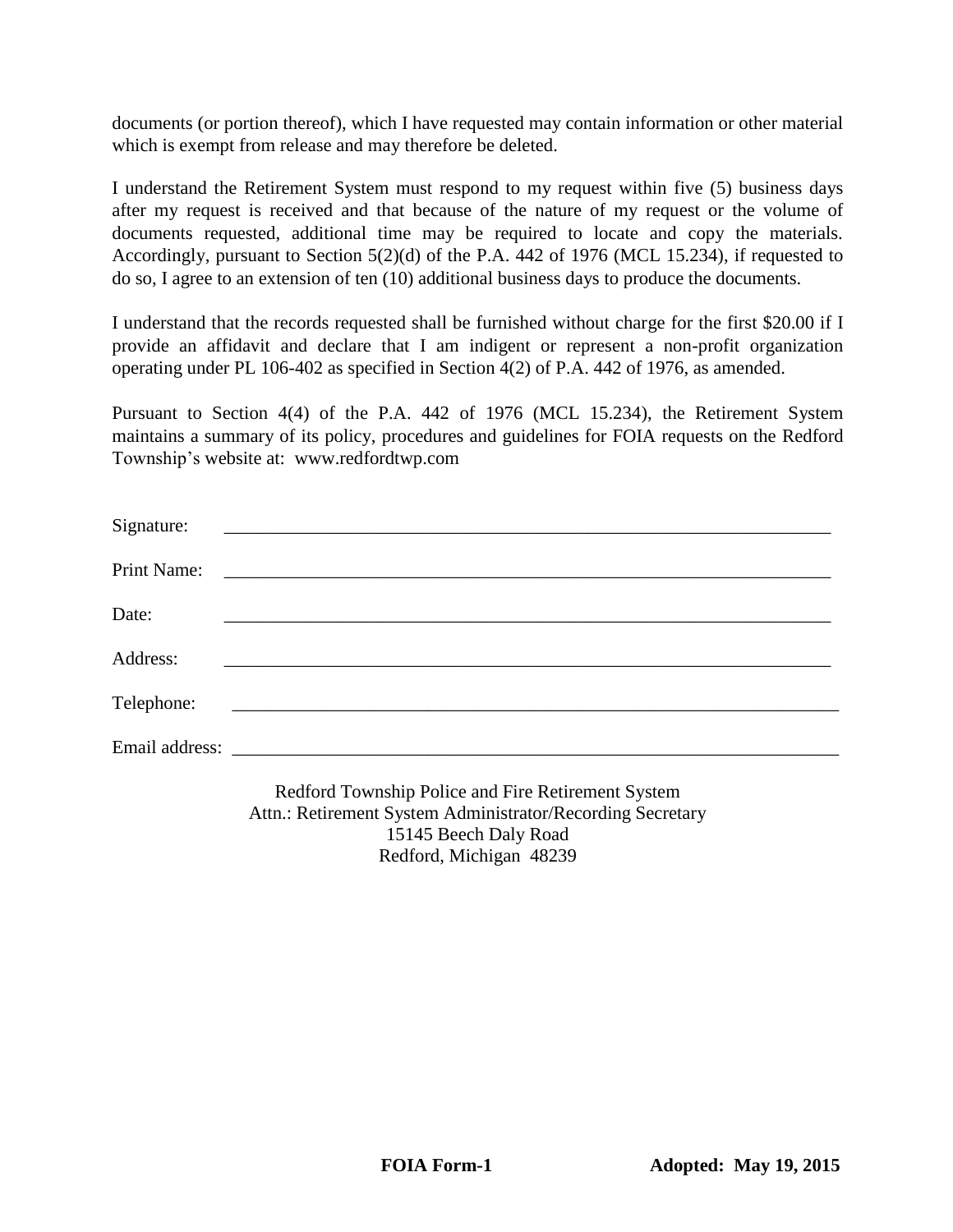### **FOIA RESPONSE & FEE SUMMARY**

| Date submitted to the FOIA Coordinator: |
|-----------------------------------------|
|                                         |
| 10 day due date:                        |

Pursuant to Section 4(1) of the FOIA (MCL 15.234), the Board of Trustees may recoup the labor costs of search, duplication, mailing, labor, redaction, etc., in responding to your request. With respect to your request for said information, you will be responsible for actual duplication costs including, but not limited to copying costs of not more than \$0.10 per page.

Below, please find a detailed itemization of the fees charged that lists and explains the charges of the 6 fee components listed in Section 4(1) of the P.A. 442 of 1976 (MCL 15.234).

### **LABOR COSTS**

### **Search Cost:**  $\qquad \qquad$   $\qquad \qquad$   $\qquad \qquad$   $\qquad \qquad$   $\qquad \qquad$   $\qquad \qquad$   $\qquad \qquad$   $\qquad \qquad$   $\qquad \qquad$   $\qquad \qquad$   $\qquad \qquad$   $\qquad \qquad$   $\qquad \qquad$   $\qquad \qquad$   $\qquad \qquad$   $\qquad \qquad$   $\qquad \qquad$   $\qquad \qquad$   $\qquad \qquad$   $\qquad \qquad$   $\qquad \qquad$   $\qquad \qquad$   $\qquad \qquad$  The portion of the labor costs associated with the necessary search, location and examination of the requested public records, at a cost of the hourly wage of the lowest-paid employee capable of searching for, locating, and examining the requested records. Labor costs for this portion of the fee are charged in 15 minute increments, with all partial time increments rounded down. If stipulated by the requester, the Retirement System may add the hourly overtime wage increment (not included in the calculation of fringe benefit costs).

**Review & Redaction Costs:**  $\qquad \qquad$  \$\_\_\_\_\_\_\_ (\$\_\_\_\_\_\_ per hour; \_\_ # of hours) The portion of the labor costs directly associated with the separating and deleting of exempt information from non-exempt information, at a cost of the hourly wage of the lowest-paid employee capable of separating and deleting exempt information from non-exempt information. Labor costs for this portion of the fee are charged in 15 minute increments, with all partial time increments rounded down.

### **Contracted Review & Redaction Costs:** \$\_\_\_\_\_\_ (\$48.90 per hour; \_\_\_ # of Hours) Name of Contractor:

The cost of necessary contracted labor costs used for the separating and deleting of exempt information from non-exempt information at an hourly cost not exceeding an amount equal to 6 times the state's legal minimum hourly wage rate (i.e.  $$8.15 \times 6 = $48.90$ ).

**Duplication Costs:**  $\qquad \qquad \S$  ( $\qquad \qquad$  ( $\S$  per hour;  $\qquad$  # of hours) The portion of the labor costs directly associated with the duplication or publication, including making paper or digital copies and transmitting those duplications, of the public records, at a cost of the hourly wage of the lowest-paid employee capable of searching for, locating, and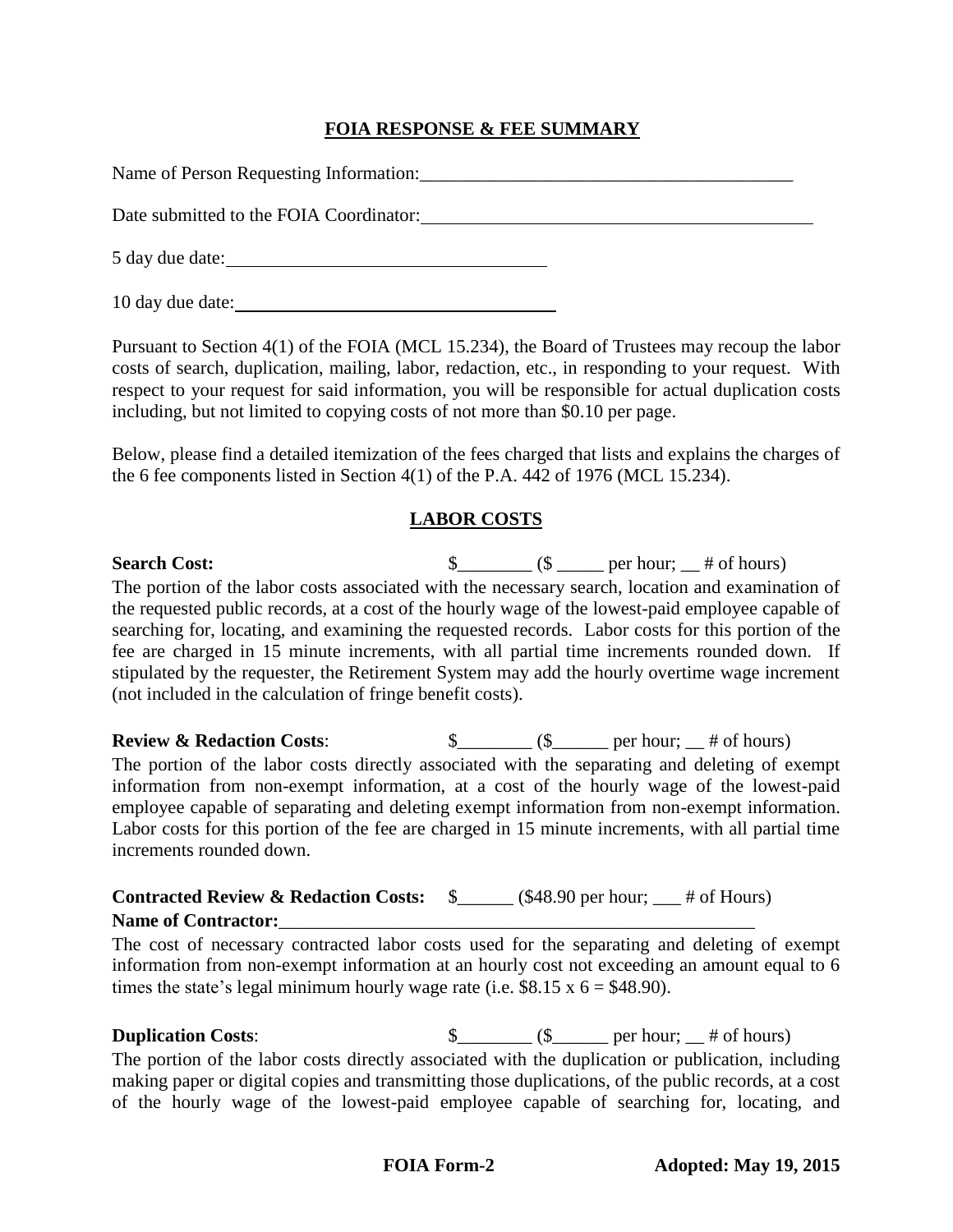examining the requested records. Labor costs for this portion of the fee are charged in 15 minute increments, with all partial time increments rounded down. If stipulated by the requester, the Retirement System may add the hourly overtime wage increment (not included in the calculation of fringe benefit costs).

**Fringe Benefit Costs:**  $\frac{\S_+ \S_+ \S_+ \S_-}{\S_- \S_- \S_-}$  daily fringe benefit value x \_\_ multiplier) The Retirement System may add up to 50% to the applicable labor charge to cover or partially cover the cost of fringe benefits. Subject to the 50% limitation, the Retirement System shall not charge more than the actual cost of fringe benefits. Overtime wages shall not be used in calculating fringe benefits. If the Retirement System has provided the applicable website address for a record in its written response and the requester thereafter requests that the public record be provided in a paper format or other form, the Retirement System may utilize a fringe benefit multiplier greater than the 50% limitation, but not to exceed the actual costs of providing the information as requested.

**Subtotal Labor Costs: \$\_\_\_\_\_\_\_\_\_**

### **NON-LABOR COSTS**

#### **Non-Paper Media Cost:** \$

The actual and most reasonably economical cost of computer discs, computer tapes, or other digital or similar media.

**Copying Cost:**  $\qquad \qquad \S$  (  $\qquad \qquad \emptyset$  \$0.10 per page)

Utilizing the most economical means available for making copies of the requested public records.

### **Cost of Mailing**: \$\_\_\_\_\_\_\_\_

The actual cost of mailing for sending the public records in a reasonably economical and justifiable manner.

| <b>Subtotal Non-Labor Costs</b> |  |
|---------------------------------|--|
| <b>Subtotal Labor Costs</b>     |  |
| <b>Total Costs</b>              |  |
| <b>Deposit Paid (if any)</b>    |  |

# **Total Amount Payable to the Retirement System \$\_\_\_\_\_\_\_\_**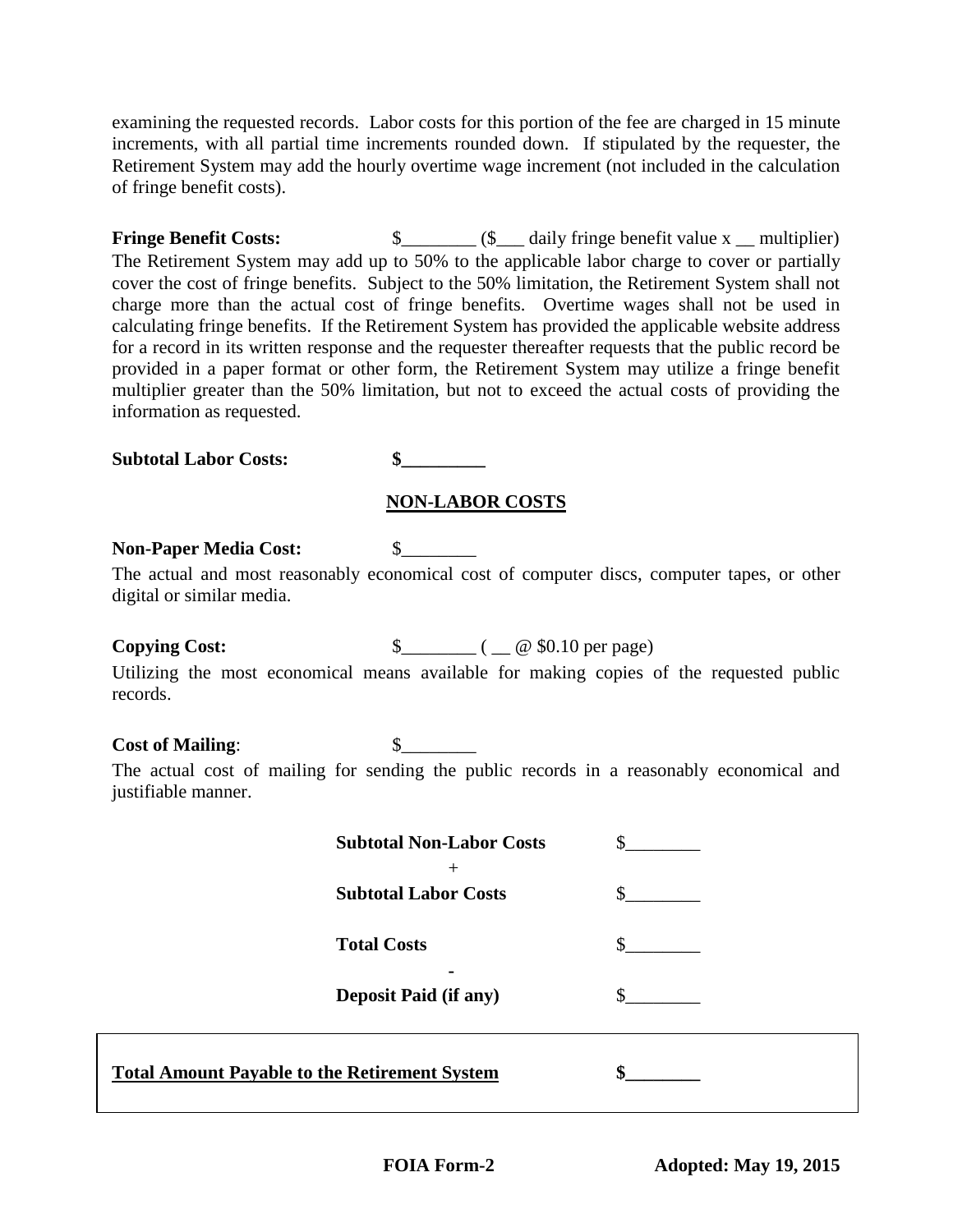#### **FOIA RESPONSE FEE ESTIMATE**

| Date submitted to the FOIA Coordinator: |
|-----------------------------------------|
|                                         |
| 10 day due date:                        |

Best efforts estimate when records will be available: \_\_\_\_\_\_\_\_\_\_\_\_\_\_\_\_\_\_\_\_\_\_\_\_\_\_

Pursuant to Section 4(1) of the FOIA (MCL 15.234), the Board of Trustees may recoup the labor costs of search, duplication, mailing, labor, redaction, etc., in responding to your request. With respect to your request for said information, you will be responsible for actual duplication costs including, but not limited to copying costs of not more than \$0.10 per page.

Based on the nature of your request it is anticipated that the total fee to be charged in responding to your request will exceed \$50.00. Accordingly, the Board of Trustees requires a good faith deposit of [50% or 100%] of the total estimated fee before providing the requested records. Below, please find a detailed itemization of the estimated fees that lists and explains the charges of the six (6) fee components listed in Section 4(1) of the P.A. 442 of 1976 (MCL 15.234).

#### **LABOR COSTS**

**Estimated Search Cost:**  $\qquad \qquad$  \$\_\_\_\_\_\_\_\_ (\$ \_\_\_\_\_ per hour; \_\_ # of hours) The portion of the labor costs associated with the necessary search, location and examination of the requested public records, at a cost of the hourly wage of the lowest-paid employee capable of searching for, locating, and examining the requested records. Labor costs for this portion of the fee are charged in 15 minute increments, with all partial time increments rounded down.

**Estimated Review & Redaction Cost:**  $\qquad \S$  \_\_\_\_\_\_\_ (\$\_\_\_\_\_\_ per hour; \_\_ # of hours) The portion of the labor costs directly associated with the separating and deleting of exempt information from nonexempt information, at a cost of the hourly wage of the lowest-paid employee capable of separating and deleting exempt information from nonexempt information. Labor costs for this portion of the fee are charged in 15 minute increments, with all partial time increments rounded down.

**Estimated Contracted Review & Redaction Cost:** \$\_\_\_\_\_\_ (\$48.90 per hour; \_\_\_ # of Hours)

#### Name of Contractor:

The cost of necessary contracted labor costs used for the separating and deleting of exempt information from nonexempt information at an hourly cost not exceeding an amount equal to 6 times the state's legal minimum hourly wage rate.